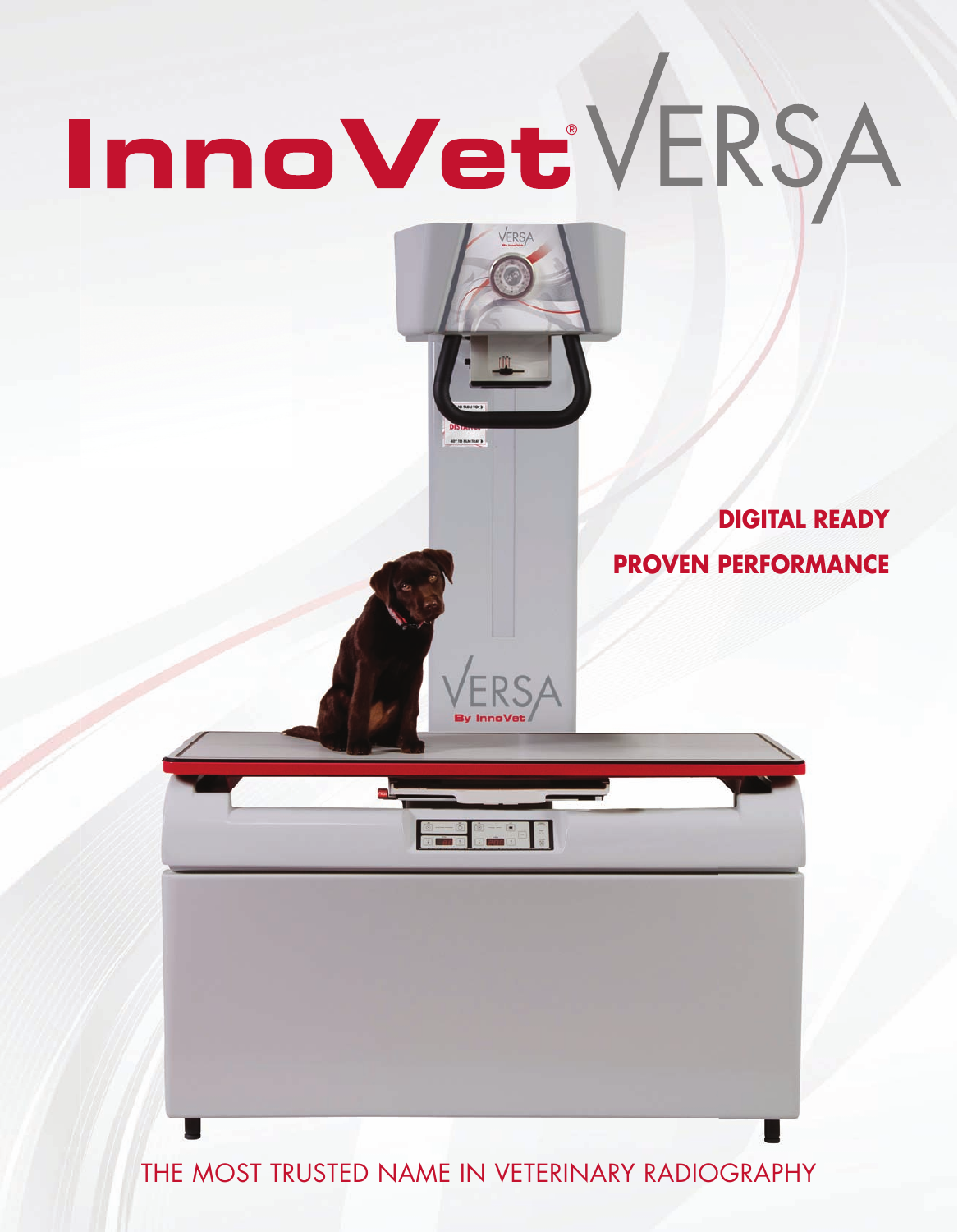# InnoVetVERSA

## The premier analog solution for film today and digital imaging tomorrow.

#### INNOVET MEANS INTEGRITY

InnoVet revolutionized veterinary radiography in 1991 with the first x-ray system designed by veterinarians. Since then, InnoVet has manufactured more than 6,000 veterinary x-ray systems, making it the #1 veterinary x-ray manufacturer in the United States.

In total, InnoVet systems produce nearly 20 million images per year worldwide. To date, almost 80% of all DVM undergraduates in the United States are trained on an InnoVet.

Add to that, the industry's best warranty and the lowest overall cost of ownership and it's no wonder InnoVet is the most trusted name in veterinary radiography.

#### AMERICAN MADE

All InnoVet x-ray systems are built in our ISO 9001 certified factory in Chicago, IL. With support staff and materials on-site, most systems and parts can be shipped from our facility the same day.

#### LOCAL SUPPORT

Capital equipment is a long-term investment that deserves personal attention from a service professional who understands your practice. Regional InnoVet dealers are factory-trained to install and service your x-ray system with immediate on-site support.

#### FLEXIBLE FOR QUICK POSITIONING

The x-ray tube can be lowered to table height and turned a full 90 degrees for standing lateral exams.

The x-ray tube and cassette tray move in tandem across the entire length of the table so you can adjust the central ray, not the patient. An interlock easily disengages for angled exams.

#### RELIABILITY & POWER

The Versa offers the same long-term, dependable performance that has become synonymous with the InnoVet name.

With its 300 mA (500 mA optional) power, our factory-integrated, high frequency x-ray generator can handle the heaviest of workloads.

#### SAFETY, INSIDE AND OUT

Versa's sleek design also provides extraordinary safety:

- Versa's encased x-ray tube reduces radiation leakage by over 50%.
- A unique tube column and tube cover safeguard staff & patients from exposed electrical wires.
- Rounded corners prevent hip-level bruising common to veterinary technicians.

#### SMALL, BUT MIGHTY



 Since space is a luxury in many veterinary practices, the stationary-top Versa system has only a 34" x 57" footprint.

When upgrading to a digital system, no additional space is required. Digital receptors and computers can all be placed inside the table pedestal.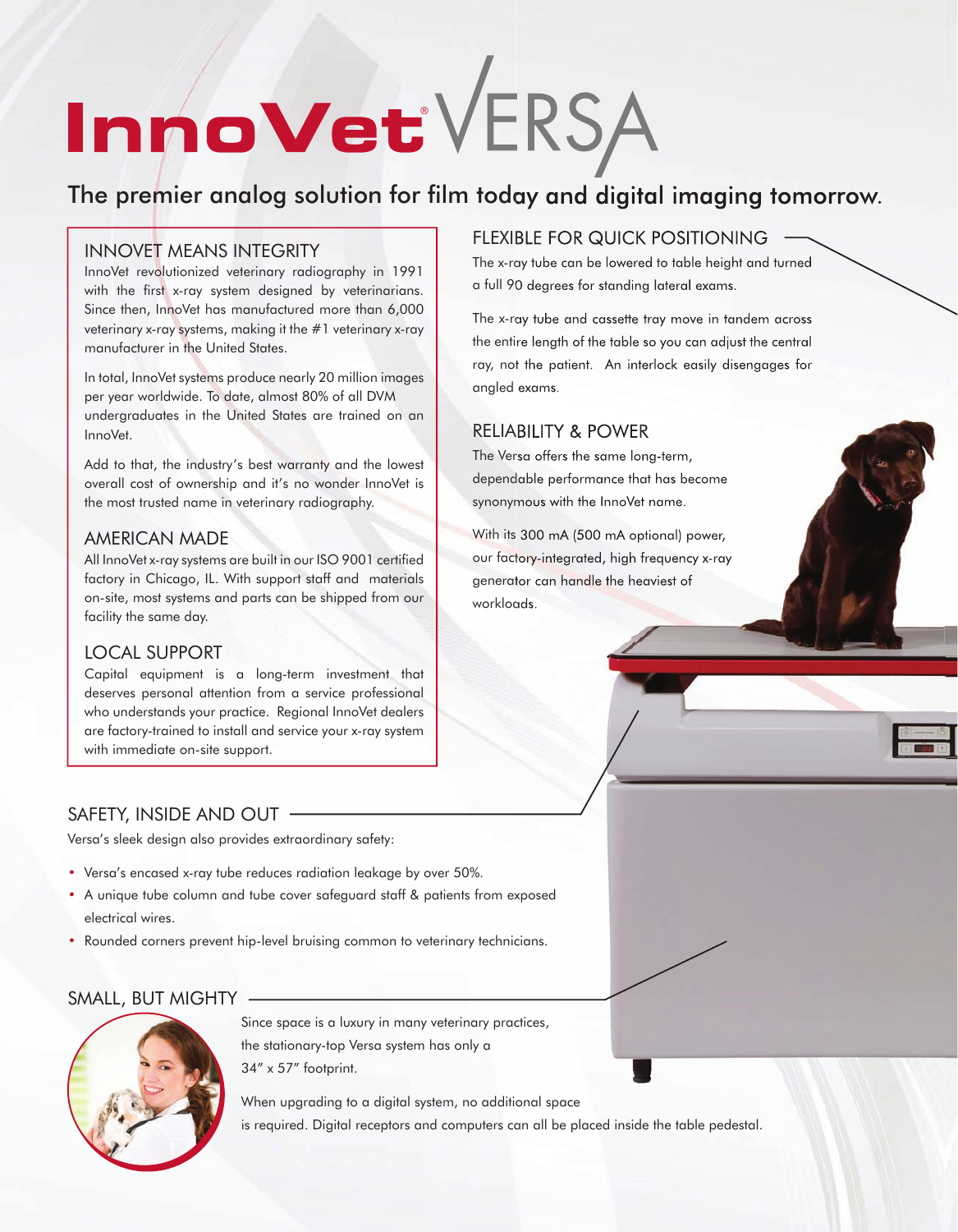#### PRACTICAL SOLUTIONS FOR EVERYDAY TASKS

Versa's light field collimator can be operated with gloved hands, includes cushioned corners to prevent head injuries.

- Extended light "on" time.
- Its swiveling capability makes table top exams easy.
- Bulb replacement is done in minutes without the use of tools.
- Our unique collimator also meets the Federal radiation leakage requirement for human applications.



#### SIMPLIFIED FOR EASE-OF-USE

The tableside control panel requires entry of only the kVp and mAs. The x-ray generator automatically selects the shortest exposure time. Digital displays place mA, kVp, and mAs readouts directly in your line of vision.

#### EXCEPTIONAL DURABILITY…IT'LL TAKE A BEATING

Versa's signature high-density, durable plastic exterior showcases a glossy finish that is easy to clean and never rusts.

#### EASY TO USE CASSETTE TRAY

Durable yet lightweight, there are no movable parts. Cassettes simply drop into position and clean-up is easy too, just rinse off.



#### INTUITIVE ADDITIONS COME STANDARD

Table-level animal restraints are on both sides of the table-top for easier positioning.



#### OUTSTANDING WARRANTY

**FOCAL**<br>DISTANCI

As a testimonial to our commitment to quality, InnoVet proudly backs every Versa with a 7-year parts warranty on all components of the system, the best warranty in the industry.